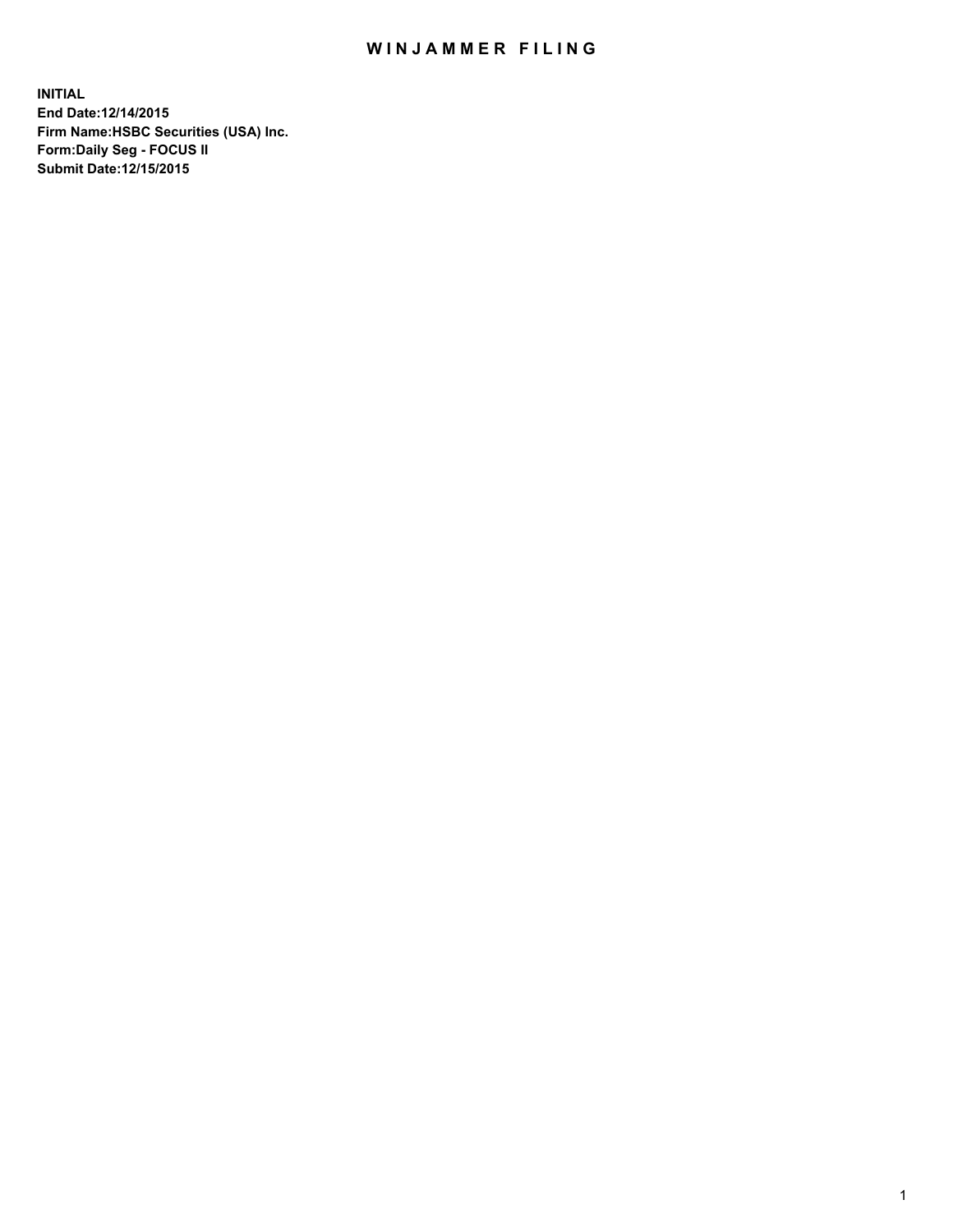## **INITIAL End Date:12/14/2015 Firm Name:HSBC Securities (USA) Inc. Form:Daily Seg - FOCUS II Submit Date:12/15/2015 Daily Segregation - Cover Page**

| Name of Company<br><b>Contact Name</b><br><b>Contact Phone Number</b><br><b>Contact Email Address</b>                                                                                                                                                                                                                          | <b>HSBC Securities (USA) Inc.</b><br>Steven richardson<br>212-525-6445<br>steven.richardson@us.hsbc.com |
|--------------------------------------------------------------------------------------------------------------------------------------------------------------------------------------------------------------------------------------------------------------------------------------------------------------------------------|---------------------------------------------------------------------------------------------------------|
| FCM's Customer Segregated Funds Residual Interest Target (choose one):<br>a. Minimum dollar amount: ; or<br>b. Minimum percentage of customer segregated funds required:% ; or<br>c. Dollar amount range between: and; or<br>d. Percentage range of customer segregated funds required between:% and%.                         | 110,000,000<br>0 <sub>0</sub><br>00                                                                     |
| FCM's Customer Secured Amount Funds Residual Interest Target (choose one):<br>a. Minimum dollar amount: ; or<br>b. Minimum percentage of customer secured funds required:%; or<br>c. Dollar amount range between: and; or<br>d. Percentage range of customer secured funds required between:% and%.                            | 10,000,000<br><u>00</u><br>00                                                                           |
| FCM's Cleared Swaps Customer Collateral Residual Interest Target (choose one):<br>a. Minimum dollar amount: ; or<br>b. Minimum percentage of cleared swaps customer collateral required:% ; or<br>c. Dollar amount range between: and; or<br>d. Percentage range of cleared swaps customer collateral required between:% and%. | 90,000,000<br><u>00</u><br>0 <sub>0</sub>                                                               |

Attach supporting documents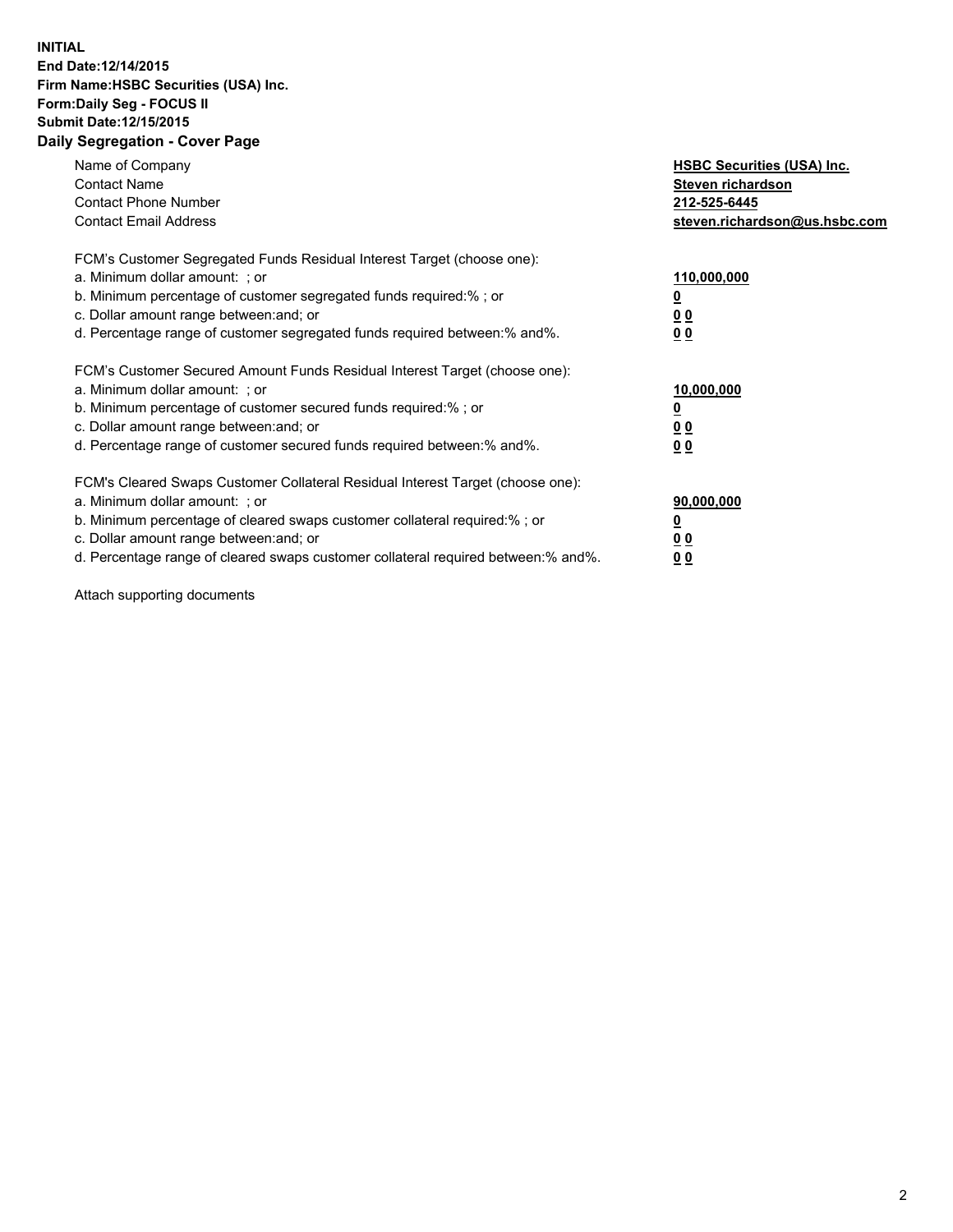**INITIAL End Date:12/14/2015 Firm Name:HSBC Securities (USA) Inc. Form:Daily Seg - FOCUS II Submit Date:12/15/2015**

## **Daily Segregation - Secured Amounts**

|     | Foreign Futures and Foreign Options Secured Amounts                                                          |                              |
|-----|--------------------------------------------------------------------------------------------------------------|------------------------------|
|     | Amount required to be set aside pursuant to law, rule or regulation of a foreign                             | $0$ [7305]                   |
|     | government or a rule of a self-regulatory organization authorized thereunder                                 |                              |
| 1.  | Net ledger balance - Foreign Futures and Foreign Option Trading - All Customers                              |                              |
|     | A. Cash                                                                                                      | 24,503,322 [7315]            |
|     | B. Securities (at market)                                                                                    | 138,090,407 [7317]           |
| 2.  | Net unrealized profit (loss) in open futures contracts traded on a foreign board of trade                    | 37,191,893 [7325]            |
| 3.  | Exchange traded options                                                                                      |                              |
|     | a. Market value of open option contracts purchased on a foreign board of trade                               | $0$ [7335]                   |
|     | b. Market value of open contracts granted (sold) on a foreign board of trade                                 | $0$ [7337]                   |
| 4.  | Net equity (deficit) (add lines 1.2. and 3.)                                                                 | 199,785,622 [7345]           |
| 5.  | Account liquidating to a deficit and account with a debit balances - gross amount                            | 2,685,725 [7351]             |
|     | Less: amount offset by customer owned securities                                                             | -2,685,041 [7352] 684 [7354] |
| 6.  | Amount required to be set aside as the secured amount - Net Liquidating Equity<br>Method (add lines 4 and 5) | 199,786,306 [7355]           |
| 7.  | Greater of amount required to be set aside pursuant to foreign jurisdiction (above) or line                  | 199,786,306 [7360]           |
|     | 6.                                                                                                           |                              |
|     | FUNDS DEPOSITED IN SEPARATE REGULATION 30.7 ACCOUNTS                                                         |                              |
| 1.  | Cash in banks                                                                                                |                              |
|     | A. Banks located in the United States                                                                        | 2,554,007 [7500]             |
|     | B. Other banks qualified under Regulation 30.7                                                               | 0 [7520] 2,554,007 [7530]    |
| 2.  | Securities                                                                                                   |                              |
|     | A. In safekeeping with banks located in the United States                                                    | 96,228,790 [7540]            |
|     | B. In safekeeping with other banks qualified under Regulation 30.7                                           | 0 [7560] 96,228,790 [7570]   |
| 3.  | Equities with registered futures commission merchants                                                        |                              |
|     | A. Cash                                                                                                      | $0$ [7580]                   |
|     | <b>B.</b> Securities                                                                                         | $0$ [7590]                   |
|     | C. Unrealized gain (loss) on open futures contracts                                                          | $0$ [7600]                   |
|     | D. Value of long option contracts                                                                            | $0$ [7610]                   |
|     | E. Value of short option contracts                                                                           | 0 [7615] 0 [7620]            |
| 4.  | Amounts held by clearing organizations of foreign boards of trade                                            |                              |
|     | A. Cash                                                                                                      | $0$ [7640]                   |
|     | <b>B.</b> Securities                                                                                         | $0$ [7650]                   |
|     | C. Amount due to (from) clearing organization - daily variation                                              | $0$ [7660]                   |
|     | D. Value of long option contracts                                                                            | $0$ [7670]                   |
|     | E. Value of short option contracts                                                                           | 0 [7675] 0 [7680]            |
| 5.  | Amounts held by members of foreign boards of trade                                                           |                              |
|     | A. Cash                                                                                                      | 87,127,588 [7700]            |
|     | <b>B.</b> Securities                                                                                         | 41,861,617 [7710]            |
|     | C. Unrealized gain (loss) on open futures contracts                                                          | 37,191,893 [7720]            |
|     | D. Value of long option contracts                                                                            | $0$ [7730]                   |
|     | E. Value of short option contracts                                                                           | 0 [7735] 166,181,098 [7740]  |
| 6.  | Amounts with other depositories designated by a foreign board of trade                                       | 0 [7760]                     |
| 7.  | Segregated funds on hand                                                                                     | $0$ [7765]                   |
| 8.  | Total funds in separate section 30.7 accounts                                                                | 264,963,895 [7770]           |
| 9.  | Excess (deficiency) Set Aside for Secured Amount (subtract line 7 Secured Statement<br>Page 1 from Line 8)   | 65,177,589 [7380]            |
| 10. | Management Target Amount for Excess funds in separate section 30.7 accounts                                  | 10,000,000 [7780]            |
| 11. | Excess (deficiency) funds in separate 30.7 accounts over (under) Management Target                           | 55,177,589 [7785]            |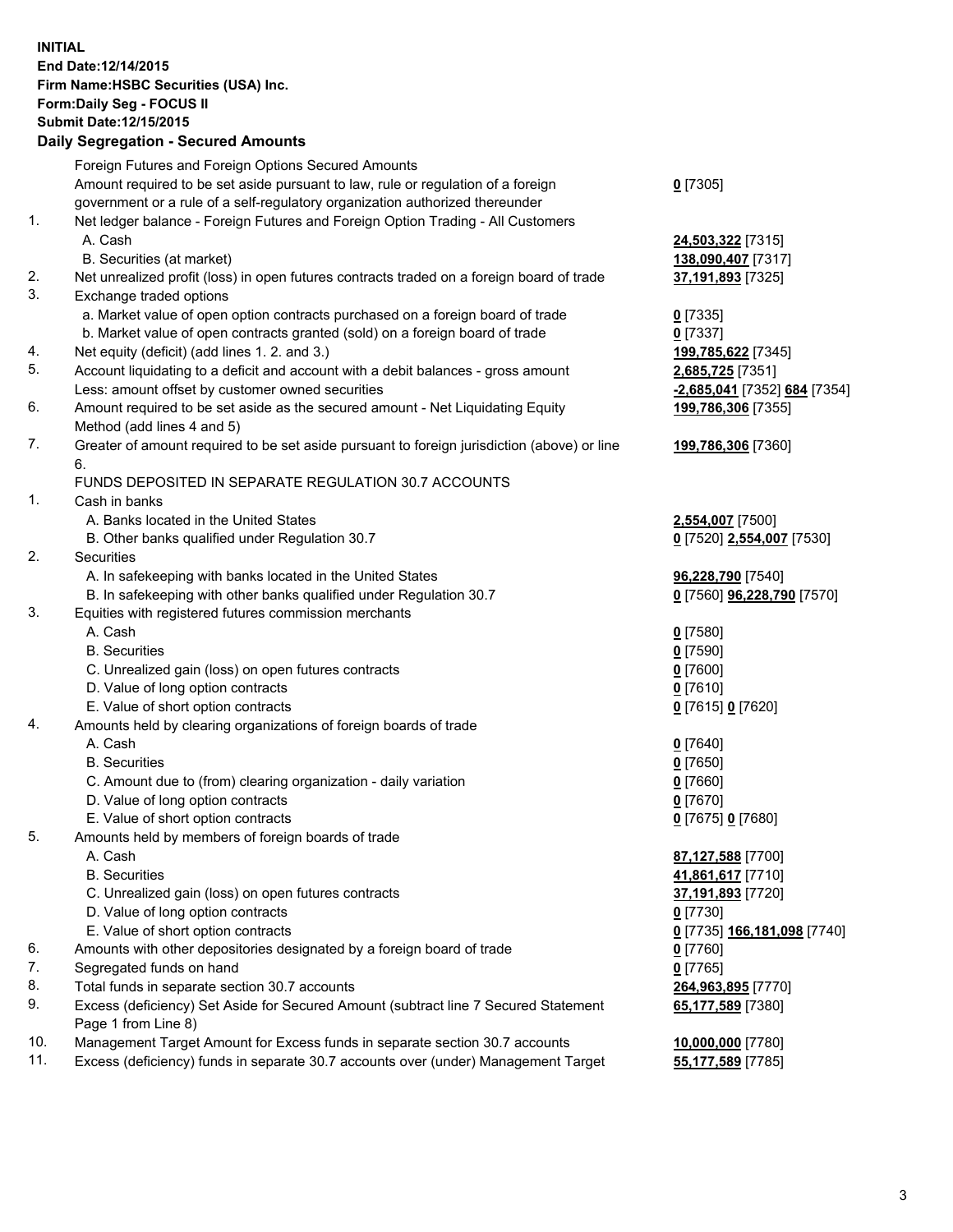**INITIAL End Date:12/14/2015 Firm Name:HSBC Securities (USA) Inc. Form:Daily Seg - FOCUS II Submit Date:12/15/2015 Daily Segregation - Segregation Statement** SEGREGATION REQUIREMENTS(Section 4d(2) of the CEAct) 1. Net ledger balance A. Cash **413,512,132** [7010] B. Securities (at market) **1,014,482,136** [7020] 2. Net unrealized profit (loss) in open futures contracts traded on a contract market **-57,871,755** [7030] 3. Exchange traded options A. Add market value of open option contracts purchased on a contract market **143,946,385** [7032] B. Deduct market value of open option contracts granted (sold) on a contract market **-62,004,954** [7033] 4. Net equity (deficit) (add lines 1, 2 and 3) **1,452,063,944** [7040] 5. Accounts liquidating to a deficit and accounts with debit balances - gross amount **12,057,779** [7045] Less: amount offset by customer securities **-12,057,624** [7047] **155** [7050] 6. Amount required to be segregated (add lines 4 and 5) **1,452,064,099** [7060] FUNDS IN SEGREGATED ACCOUNTS 7. Deposited in segregated funds bank accounts A. Cash **105,464,439** [7070] B. Securities representing investments of customers' funds (at market) **0** [7080] C. Securities held for particular customers or option customers in lieu of cash (at market) **190,189,514** [7090] 8. Margins on deposit with derivatives clearing organizations of contract markets A. Cash **28,351,092** [7100] B. Securities representing investments of customers' funds (at market) **149,261,606** [7110] C. Securities held for particular customers or option customers in lieu of cash (at market) **824,292,623** [7120] 9. Net settlement from (to) derivatives clearing organizations of contract markets **62,315,095** [7130] 10. Exchange traded options A. Value of open long option contracts **143,946,385** [7132] B. Value of open short option contracts **-62,004,954** [7133] 11. Net equities with other FCMs A. Net liquidating equity **127,273,116** [7140] B. Securities representing investments of customers' funds (at market) **0** [7160] C. Securities held for particular customers or option customers in lieu of cash (at market) **0** [7170] 12. Segregated funds on hand **0** [7150] 13. Total amount in segregation (add lines 7 through 12) **1,569,088,916** [7180] 14. Excess (deficiency) funds in segregation (subtract line 6 from line 13) **117,024,817** [7190] 15. Management Target Amount for Excess funds in segregation **110,000,000** [7194]

16. Excess (deficiency) funds in segregation over (under) Management Target Amount Excess

**7,024,817** [7198]